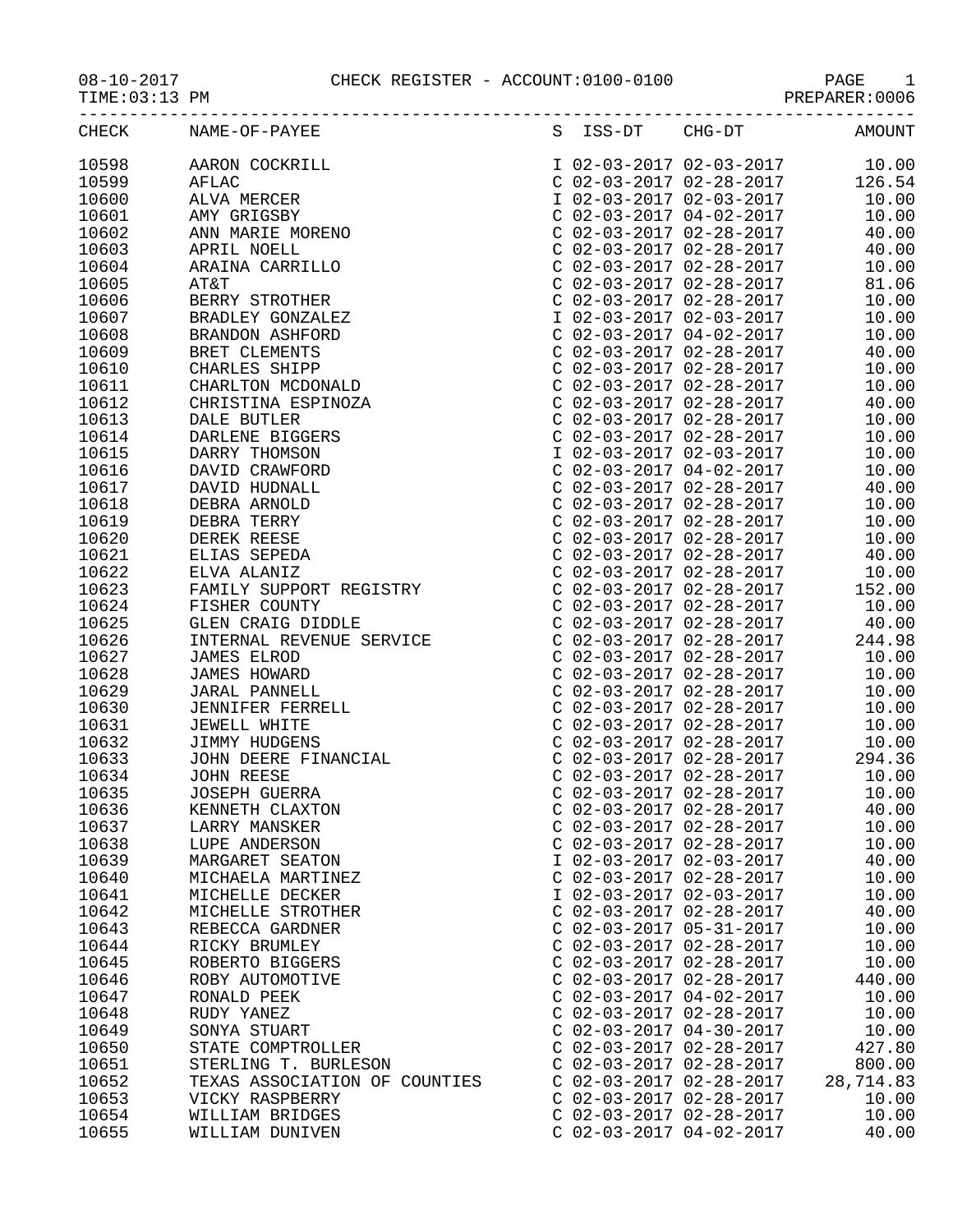## 08-10-2017 CHECK REGISTER - ACCOUNT:0100-0100 PAGE 2

PREPARER:0006

| CHECK | NAME-OF-PAYEE                                                                                                                                                                                                              |                                                        | S ISS-DT CHG-DT                                                                                                                                                                                                                                          | AMOUNT   |
|-------|----------------------------------------------------------------------------------------------------------------------------------------------------------------------------------------------------------------------------|--------------------------------------------------------|----------------------------------------------------------------------------------------------------------------------------------------------------------------------------------------------------------------------------------------------------------|----------|
| 10656 | ROBERTS TRUCK CENTER<br>DORIS E PIPPIN<br>ADVANTAGE OFFICE PRODUCTS LLC                                                                                                                                                    |                                                        | $C$ 02-13-2017 02-28-2017 33,563.75                                                                                                                                                                                                                      |          |
| 10657 |                                                                                                                                                                                                                            |                                                        | $C$ 02-13-2017 02-28-2017 8,030.00                                                                                                                                                                                                                       |          |
| 10658 |                                                                                                                                                                                                                            |                                                        | $\begin{tabular}{lllllllllll} $\texttt{C} & 02-14-2017 & 02-28-2017 & & 59.90 \\ $\texttt{C} & 02-14-2017 & 04-02-2017 & & 3.24 \\ $\texttt{C} & 02-14-2017 & 02-28-2017 & & 640.45 \\ $\texttt{C} & 02-14-2017 & 02-28-2017 & & 1,484.71 \end{tabular}$ |          |
| 10659 | ALLSUP'S CONVERTER<br>ANGIE PIPPIN<br>AT&T<br>ATMOS ENERGY<br>AUTOMATED COPY SYSTEMS<br>AUTOMATED COPY SYSTEMS                                                                                                             |                                                        |                                                                                                                                                                                                                                                          |          |
| 10660 |                                                                                                                                                                                                                            |                                                        |                                                                                                                                                                                                                                                          |          |
| 10661 |                                                                                                                                                                                                                            |                                                        |                                                                                                                                                                                                                                                          |          |
| 10662 |                                                                                                                                                                                                                            |                                                        | $C$ 02-14-2017 02-28-2017                                                                                                                                                                                                                                | 806.78   |
| 10663 |                                                                                                                                                                                                                            |                                                        | $C$ 02-14-2017 02-28-2017                                                                                                                                                                                                                                | 70.36    |
| 10664 |                                                                                                                                                                                                                            |                                                        |                                                                                                                                                                                                                                                          | 284.19   |
| 10665 |                                                                                                                                                                                                                            |                                                        |                                                                                                                                                                                                                                                          | 1,827.75 |
| 10666 | BEN E KEITH FOODS - DFW DIVISION                                                                                                                                                                                           |                                                        |                                                                                                                                                                                                                                                          | 667.00   |
|       |                                                                                                                                                                                                                            |                                                        | $C$ 02-14-2017 02-28-2017                                                                                                                                                                                                                                |          |
| 10667 | BIG COUNRTY ELECTRIC COOP                                                                                                                                                                                                  |                                                        | C 02-14-2017 02-28-2017                                                                                                                                                                                                                                  | 605.00   |
| 10668 |                                                                                                                                                                                                                            |                                                        |                                                                                                                                                                                                                                                          | 1,632.66 |
| 10669 |                                                                                                                                                                                                                            |                                                        | $\begin{tabular}{lllllllll} $\texttt{C} & 02-14-2017 & 02-28-2017$ & $\texttt{C} & 02-14-2017 & 02-28-2017$ & $\texttt{3}$ \\ $\texttt{C} & 02-14-2017 & 02-28-2017 & 1$ & $\texttt{C} & 02-14-2017 & 02-28-2017$ & $\texttt{4}$ \end{tabular}$          | 52.63    |
| 10670 |                                                                                                                                                                                                                            |                                                        |                                                                                                                                                                                                                                                          | 375.00   |
| 10671 |                                                                                                                                                                                                                            |                                                        |                                                                                                                                                                                                                                                          | 196.00   |
| 10672 |                                                                                                                                                                                                                            |                                                        |                                                                                                                                                                                                                                                          | 430.37   |
| 10673 | BIG COUNRTY ELECTRIC COOP<br>BIG COUNTRY TIRE, INC<br>BIRCH COMMUNICATION<br>CARLA TEMPLE<br>CHARLIE JOE NUNN<br>CITY JANITORIAL SUPPLY<br>CITY OF ROBY<br>CITY OF ROTAN<br>CJJS<br>COOPER OIL CO INC<br>COOPER OIL CO INC |                                                        | $C$ 02-14-2017 02-28-2017 413.69                                                                                                                                                                                                                         |          |
| 10674 |                                                                                                                                                                                                                            |                                                        | $C$ 02-14-2017 02-28-2017 56.00                                                                                                                                                                                                                          |          |
| 10675 |                                                                                                                                                                                                                            |                                                        | $\begin{array}{llll} \text{C} & 02\text{--}14\text{--}2017 & 02\text{--}28\text{--}2017 \\ \text{C} & 02\text{--}14\text{--}2017 & 02\text{--}28\text{--}2017 & 1 \\ \text{C} & 02\text{--}14\text{--}2017 & 02\text{--}28\text{--}2017 & \end{array}$   | 171.49   |
| 10676 |                                                                                                                                                                                                                            |                                                        |                                                                                                                                                                                                                                                          | 1,163.41 |
| 10677 |                                                                                                                                                                                                                            |                                                        |                                                                                                                                                                                                                                                          | 169.50   |
| 10678 |                                                                                                                                                                                                                            |                                                        | $C$ 02-14-2017 02-28-2017                                                                                                                                                                                                                                | 110.00   |
| 10679 | DALE MARTIN & SON TIRE CO., INC.<br>DATROO TECHNOLOGIES, LLC<br>DIRECT ENERGY                                                                                                                                              |                                                        | $C$ 02-14-2017 02-28-2017 2,133.17                                                                                                                                                                                                                       |          |
| 10680 | FISHER COUNTY HOSPITAL CLINICS C 02-14-2017 02-28-2017                                                                                                                                                                     |                                                        |                                                                                                                                                                                                                                                          | 491.00   |
| 10681 |                                                                                                                                                                                                                            |                                                        |                                                                                                                                                                                                                                                          | 200.00   |
| 10682 |                                                                                                                                                                                                                            |                                                        |                                                                                                                                                                                                                                                          | 1,502.52 |
| 10683 | GARDNER SEPTIC TANK SERVICE<br>GCR TIRES & SERVICES<br>GRAY FUEL & CHEMICAL<br>HAMILTON SUPPLY CO.                                                                                                                         |                                                        | $\begin{array}{lllll} \text{C} & 02-14-2017 & 02-28-2017 \\ \text{C} & 02-14-2017 & 02-28-2017 & 1 \\ \text{C} & 02-14-2017 & 02-28-2017 & 1 \end{array}$                                                                                                | 1,203.18 |
| 10684 |                                                                                                                                                                                                                            |                                                        | $C$ 02-14-2017 02-28-2017                                                                                                                                                                                                                                | 74.69    |
| 10685 | HBC-CENTRAL                                                                                                                                                                                                                |                                                        | C 02-14-2017 02-28-2017                                                                                                                                                                                                                                  | 202.80   |
| 10686 | HOWELL'S TRUCK & TRAILER REPAIR INC C $02-14-2017$ $02-28-2017$                                                                                                                                                            |                                                        |                                                                                                                                                                                                                                                          | 1,518.64 |
| 10687 | LEE'S SERVICE AUTO PARTS                                                                                                                                                                                                   |                                                        | $C$ 02-14-2017 02-28-2017                                                                                                                                                                                                                                | 1,084.95 |
| 10688 | LOCAL GOVERNMENT SOLUTIONS, LP                                                                                                                                                                                             |                                                        | $C$ 02-14-2017 02-28-2017                                                                                                                                                                                                                                | 4,210.00 |
| 10689 | LONGWORTH CO-OP GIN                                                                                                                                                                                                        |                                                        | $C$ 02-14-2017 02-28-2017                                                                                                                                                                                                                                | 1,719.25 |
| 10690 | MARY MARGARET SPARKS-COX<br>MESSICK CONSTRUCTION<br>MOMAR, INC.<br>NOWLIN FARM SERVICES                                                                                                                                    |                                                        | $C$ 02-14-2017 02-28-2017                                                                                                                                                                                                                                | 5,122.00 |
| 10691 |                                                                                                                                                                                                                            |                                                        | $C$ 02-14-2017 02-28-2017                                                                                                                                                                                                                                | 7,690.00 |
| 10692 |                                                                                                                                                                                                                            |                                                        | $C$ 02-14-2017 02-28-2017                                                                                                                                                                                                                                | 230.23   |
| 10693 |                                                                                                                                                                                                                            | $C$ 02-14-2017 02-28-2017                              |                                                                                                                                                                                                                                                          | 77.73    |
| 10694 | OGBURN'S TRUCK PARTS                                                                                                                                                                                                       | $C$ 02-14-2017 02-28-2017                              |                                                                                                                                                                                                                                                          | 10.92    |
| 10695 | PFG-TEMPLE                                                                                                                                                                                                                 |                                                        | $C$ 02-14-2017 02-28-2017                                                                                                                                                                                                                                | 234.42   |
| 10696 | PURCHASE POWER                                                                                                                                                                                                             | $C$ 02-14-2017 02-28-2017                              |                                                                                                                                                                                                                                                          | 566.99   |
| 10697 | QUILL                                                                                                                                                                                                                      | $C$ 02-14-2017 02-28-2017                              |                                                                                                                                                                                                                                                          | 105.84   |
| 10698 | SWEETWATER STEEL COMPANY, LTD.                                                                                                                                                                                             | $C$ 02-14-2017 02-28-2017                              |                                                                                                                                                                                                                                                          | 1,292.22 |
| 10699 | TEXAS ASSOCIATION OF COUNTIES                                                                                                                                                                                              | C 02-14-2017 02-28-2017                                |                                                                                                                                                                                                                                                          | 85.00    |
| 10700 | TEXAS PARKS AND WILDLIFE                                                                                                                                                                                                   | $C$ 02-14-2017 02-28-2017                              |                                                                                                                                                                                                                                                          | 1,064.20 |
| 10701 | TEXAS STATE UNIVERSITY                                                                                                                                                                                                     | $C$ 02-14-2017 04-02-2017                              |                                                                                                                                                                                                                                                          | 150.00   |
| 10702 | THRIFTWAY                                                                                                                                                                                                                  | $C$ 02-14-2017 02-28-2017                              |                                                                                                                                                                                                                                                          | 17.59    |
| 10703 | VERIZON WIRELESS                                                                                                                                                                                                           | $C$ 02-14-2017 02-28-2017                              |                                                                                                                                                                                                                                                          | 398.94   |
| 10704 | WASHINGTON NATIONAL                                                                                                                                                                                                        | $C$ 02-14-2017 02-28-2017                              |                                                                                                                                                                                                                                                          | 293.00   |
| 10705 | WESTAIR-PRAXAIR DIST. INC                                                                                                                                                                                                  | C 02-14-2017 02-28-2017                                |                                                                                                                                                                                                                                                          | 29.28    |
| 10706 | WHITES                                                                                                                                                                                                                     | $C$ 02-14-2017 02-28-2017                              |                                                                                                                                                                                                                                                          | 116.53   |
| 10707 | WTG FUELS INC                                                                                                                                                                                                              | $C$ 02-14-2017 02-28-2017                              |                                                                                                                                                                                                                                                          | 252.37   |
|       |                                                                                                                                                                                                                            |                                                        |                                                                                                                                                                                                                                                          | 4,895.47 |
| 10708 | YELLOWHOUSE MACHINERY CO                                                                                                                                                                                                   | $C$ 02-14-2017 02-28-2017<br>$C$ 02-16-2017 02-28-2017 |                                                                                                                                                                                                                                                          |          |
| 10709 | ADVANTAGE OFFICE PRODUCTS LLC                                                                                                                                                                                              |                                                        |                                                                                                                                                                                                                                                          | 54.16    |
| 10710 | AIRGAS-SOUTHWEST                                                                                                                                                                                                           |                                                        | $C$ 02-16-2017 02-28-2017                                                                                                                                                                                                                                | 114.78   |
| 10711 | ATMOS ENERGY                                                                                                                                                                                                               |                                                        | $C$ 02-16-2017 02-28-2017                                                                                                                                                                                                                                | 170.92   |
| 10712 | BEN E KEITH FOODS - DFW DIVISION                                                                                                                                                                                           |                                                        | $C$ 02-16-2017 02-28-2017                                                                                                                                                                                                                                | 631.24   |
| 10713 | CARD SERVICE CENTER                                                                                                                                                                                                        | $C$ 02-16-2017 02-28-2017                              |                                                                                                                                                                                                                                                          | 6.50     |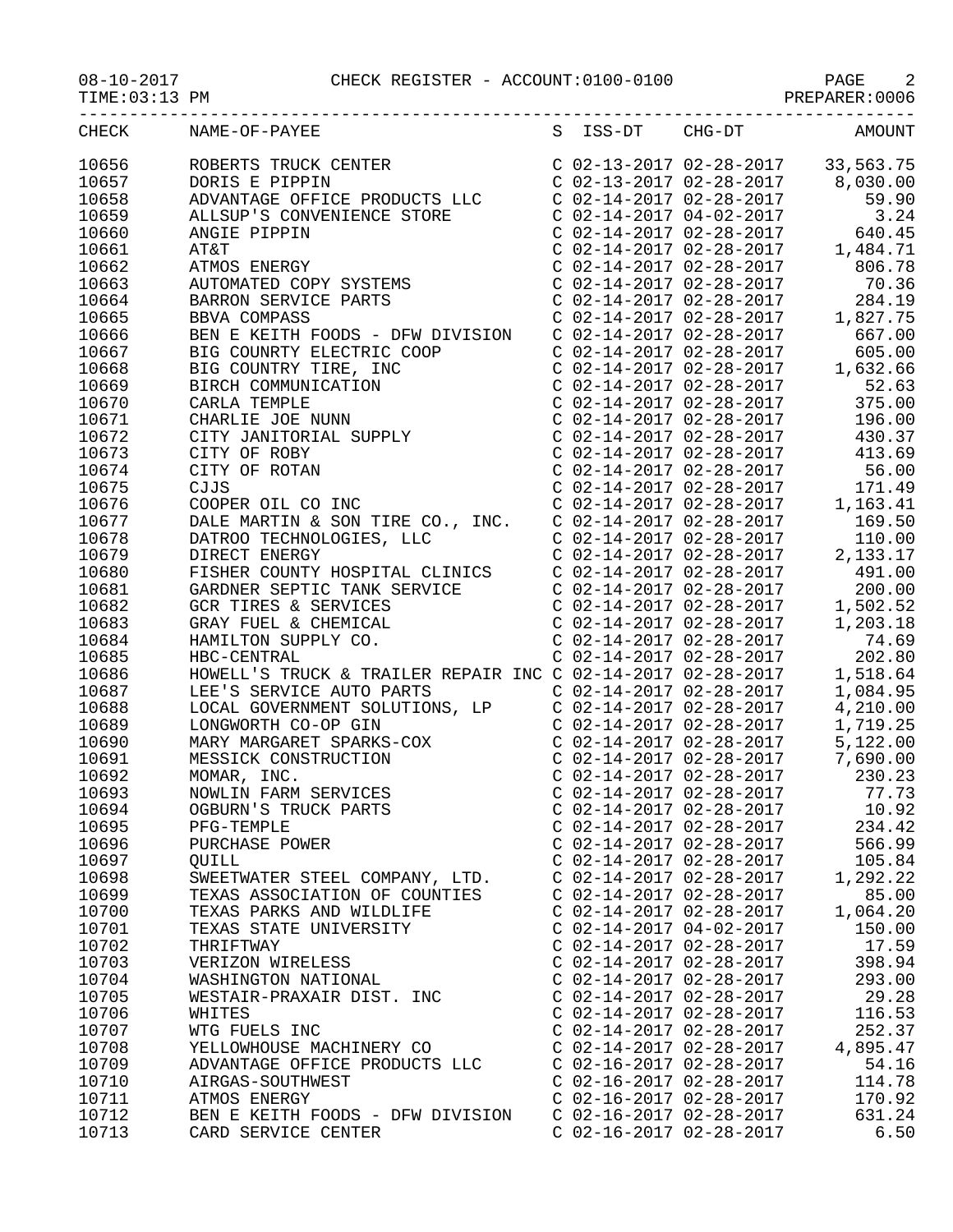| CHECK          | S ISS-DT CHG-DT<br>NAME-OF-PAYEE                                                                                                                                                                                                       |                                                    | <b>AMOUNT</b>                                |
|----------------|----------------------------------------------------------------------------------------------------------------------------------------------------------------------------------------------------------------------------------------|----------------------------------------------------|----------------------------------------------|
|                |                                                                                                                                                                                                                                        |                                                    |                                              |
|                |                                                                                                                                                                                                                                        |                                                    |                                              |
| 10716          |                                                                                                                                                                                                                                        |                                                    |                                              |
| 10717          |                                                                                                                                                                                                                                        |                                                    |                                              |
| 10718          |                                                                                                                                                                                                                                        |                                                    |                                              |
| 10719          |                                                                                                                                                                                                                                        |                                                    |                                              |
| 10720<br>10721 |                                                                                                                                                                                                                                        |                                                    |                                              |
| 10722          |                                                                                                                                                                                                                                        |                                                    |                                              |
| 10723          |                                                                                                                                                                                                                                        |                                                    |                                              |
| 10724          |                                                                                                                                                                                                                                        |                                                    |                                              |
| 10725          |                                                                                                                                                                                                                                        |                                                    |                                              |
| 10726          |                                                                                                                                                                                                                                        |                                                    |                                              |
| 10727          |                                                                                                                                                                                                                                        |                                                    | 554.70                                       |
| 10728          |                                                                                                                                                                                                                                        |                                                    |                                              |
| 10729          |                                                                                                                                                                                                                                        |                                                    |                                              |
| 10730          |                                                                                                                                                                                                                                        |                                                    |                                              |
| 10731          |                                                                                                                                                                                                                                        |                                                    |                                              |
| 10732          |                                                                                                                                                                                                                                        |                                                    |                                              |
| 10733<br>10734 |                                                                                                                                                                                                                                        |                                                    |                                              |
| 10735          |                                                                                                                                                                                                                                        |                                                    |                                              |
| 10736          |                                                                                                                                                                                                                                        |                                                    |                                              |
| 10737          | SHELL TEXAS PARKS & WILDLIFE $102-22-2017$ 02-22-2017<br>TEXAS PARKS & WILDLIFE $102-27-2017$ 02-22-2017<br>ADVANTAGE OFFICE PRODUCTS LLC $102-27-2017$ 02-27-2017 253.08<br>ALON-2299-WEXBANK $102-27-2017$ 02-27-2017 61.70<br>AQUAO |                                                    |                                              |
| 10738          |                                                                                                                                                                                                                                        |                                                    |                                              |
| 10739          |                                                                                                                                                                                                                                        |                                                    |                                              |
| 10740          | BEN E KEITH FOODS - DFW DIVISION I 02-27-2017 02-27-2017 1,295.46                                                                                                                                                                      |                                                    |                                              |
| 10741          | = 12 COUNRTY ELECTRIC COOP<br>CECILLE TERRY TO2-27-2017 02-27-2017<br>CHASE ALLEN JARVIS TO2-27-2017 02-27-2017 500.00<br>COMPTROLLER OF PUBLIC ACCOUNTS TO2-27-2017 02-27-2017 10.00<br>COMPTROLLER OF PUBLIC ACCOUNTS TO2-27-2017 02 |                                                    |                                              |
| 10742          |                                                                                                                                                                                                                                        |                                                    |                                              |
| 10743          |                                                                                                                                                                                                                                        |                                                    |                                              |
| 10744<br>10745 | CONOCO-2586-WEXBANK                                                                                                                                                                                                                    |                                                    |                                              |
| 10746          | COOPER OIL CO INC                                                                                                                                                                                                                      | I 02-27-2017 02-27-2017                            | I 02-27-2017 02-27-2017 1,643.49<br>4,123.28 |
| 10747          | DANIEL KEITH BROWN                                                                                                                                                                                                                     | I 02-27-2017 02-27-2017                            | 10.00                                        |
| 10748          | DE LAGE LANDEN                                                                                                                                                                                                                         | I 02-27-2017 02-27-2017                            | 224.72                                       |
| 10749          | DEBORAH SPARKS SEATON                                                                                                                                                                                                                  | I 02-27-2017 02-27-2017                            | 10.00                                        |
| 10750          | DIRECT ENERGY                                                                                                                                                                                                                          | I 02-27-2017 02-27-2017                            | 1,806.02                                     |
| 10751          | DIRECTV                                                                                                                                                                                                                                | I 02-27-2017 02-27-2017                            | 190.23                                       |
| 10752          | DOSSER OILFIELD SERVICES & GARAGE                                                                                                                                                                                                      | I 02-27-2017 02-27-2017                            | 2,933.26                                     |
| 10753          | EDWARD LEE THORNBURG                                                                                                                                                                                                                   | I 02-27-2017 02-27-2017                            | 10.00                                        |
| 10754          | EMILIA GARCIA                                                                                                                                                                                                                          | I 02-27-2017 02-27-2017                            | 30.32                                        |
| 10755<br>10756 | FAMILY SUPPORT REGISTRY<br>FISHER COUNTY                                                                                                                                                                                               | I 02-27-2017 02-27-2017<br>I 02-27-2017 02-27-2017 | 152.00<br>20.00                              |
| 10757          | FISHER COUNTY APPRAISAL DISTRICT                                                                                                                                                                                                       | I 02-27-2017 02-27-2017                            | 49,330.49                                    |
| 10758          | FOOD BANK OF WEST CENTRAL TX                                                                                                                                                                                                           | I 02-27-2017 02-27-2017                            | 103.44                                       |
| 10759          | GERALD JAMES                                                                                                                                                                                                                           | I 02-27-2017 02-27-2017                            | 95.00                                        |
| 10760          | INTERSTATE BATTERY SYSTEM OF ABILEN I 02-27-2017 02-27-2017                                                                                                                                                                            |                                                    | 17.76                                        |
| 10761          | JOANN GARCIA GONZALES                                                                                                                                                                                                                  | I 02-27-2017 02-27-2017                            | 10.00                                        |
| 10762          | KNOX WASTE SERVICE LLC                                                                                                                                                                                                                 | I 02-27-2017 02-27-2017                            | 84.71                                        |
| 10763          | LEAF                                                                                                                                                                                                                                   | I 02-27-2017 02-27-2017                            | 299.95                                       |
| 10764          | LOCAL GOVERNMENT SOLUTIONS, LP                                                                                                                                                                                                         | I 02-27-2017 02-27-2017                            | 330.00                                       |
| 10765          | MADELAINE KAY MANSKER                                                                                                                                                                                                                  | I 02-27-2017 02-27-2017                            | 10.00                                        |
| 10766<br>10767 | MARTIN FEED & SEED<br>MARY MARGARET SPARKS-COX                                                                                                                                                                                         | I 02-27-2017 02-27-2017<br>I 02-27-2017 02-27-2017 | 440.00<br>1,536.60                           |
| 10768          | MATT ZIMMERMAN                                                                                                                                                                                                                         | I 02-27-2017 02-27-2017                            | 2,500.00                                     |
|                |                                                                                                                                                                                                                                        |                                                    |                                              |

10769 MELINDA SUE DONHAM I 02-27-2017 02-27-2017 10.00

10771 OFFICE OF CONFERENCES & TRAINING

1 02-27-2017 02-27-2017 4,574.43<br>1 02-27-2017 02-27-2017 395.00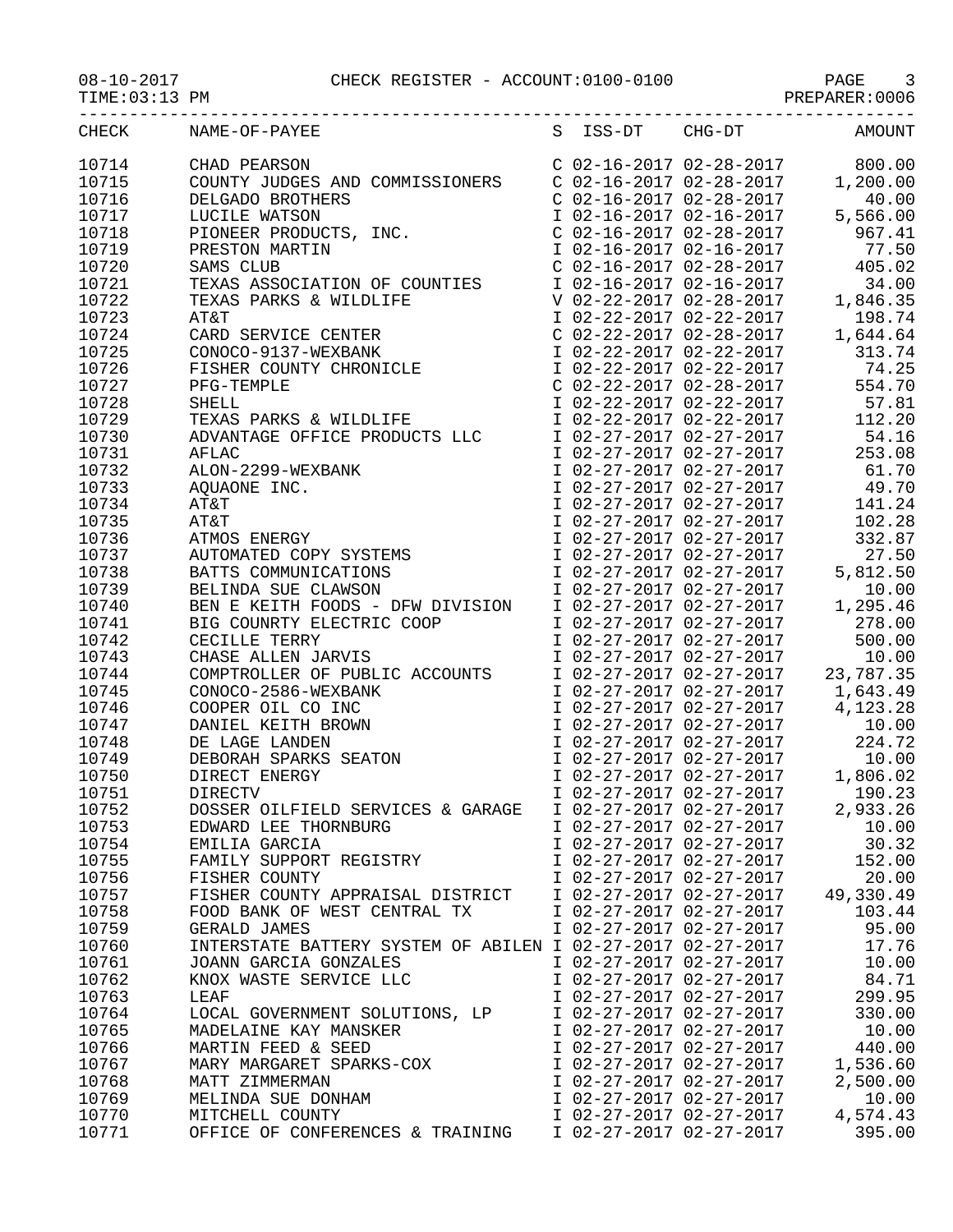08-10-2017 CHECK REGISTER - ACCOUNT:0100-0100 PAGE 4

| CHECK | NAME-OF-PAYEE                     | S. | ISS-DT                    | CHG-DT | <b>AMOUNT</b> |
|-------|-----------------------------------|----|---------------------------|--------|---------------|
| 10772 | OUILL                             |    | I 02-27-2017 02-27-2017   |        | 109.69        |
| 10773 | REGINA ANN GILILAND               |    | I 02-27-2017 02-27-2017   |        | 10.00         |
| 10774 | SALINA VIRGINIA HULL              |    | I 02-27-2017 02-27-2017   |        | 10.00         |
| 10775 | SCHERWITZ TRUCKING LLC            |    | I 02-27-2017 02-27-2017   |        | 5,700.00      |
| 10776 | STATE COMPTROLLER                 |    | I 02-27-2017 02-27-2017   |        | 973.36        |
| 10777 | SUPERIOR VISION OF TEXAS          |    | I 02-27-2017 02-27-2017   |        | 88.66         |
| 10778 | SWEETWATER INN & SUITES           |    | I 02-27-2017 02-27-2017   |        | 109.25        |
| 10779 | TEXAS ASSOCIATION OF COUNTIES     |    | I 02-27-2017 02-27-2017   |        | 237.00        |
| 10780 | THRIFTWAY                         |    | I 02-27-2017 02-27-2017   |        | 81.84         |
| 10781 | VERIZON WIRELESS                  |    | I 02-27-2017 02-27-2017   |        | 371.96        |
| 10782 | <b>WCTCOG</b>                     |    | I 02-27-2017 02-27-2017   |        | 1,545.76      |
| 10783 | TEXAS PARKS & WILDLIFE            |    | V 02-28-2017 02-28-2017   |        | 1,583.00      |
| 10784 | CARD SERVICE<br>CENTER            |    | I 02-28-2017 02-28-2017   |        | 94.48         |
| 10785 | ATMOS ENERGY                      |    | I 02-28-2017 02-28-2017   |        | 1,060.21      |
|       | 9000000012 TEXAS VITAL STATISTICS |    | $C$ 02-28-2017 02-28-2017 |        | 14.64         |